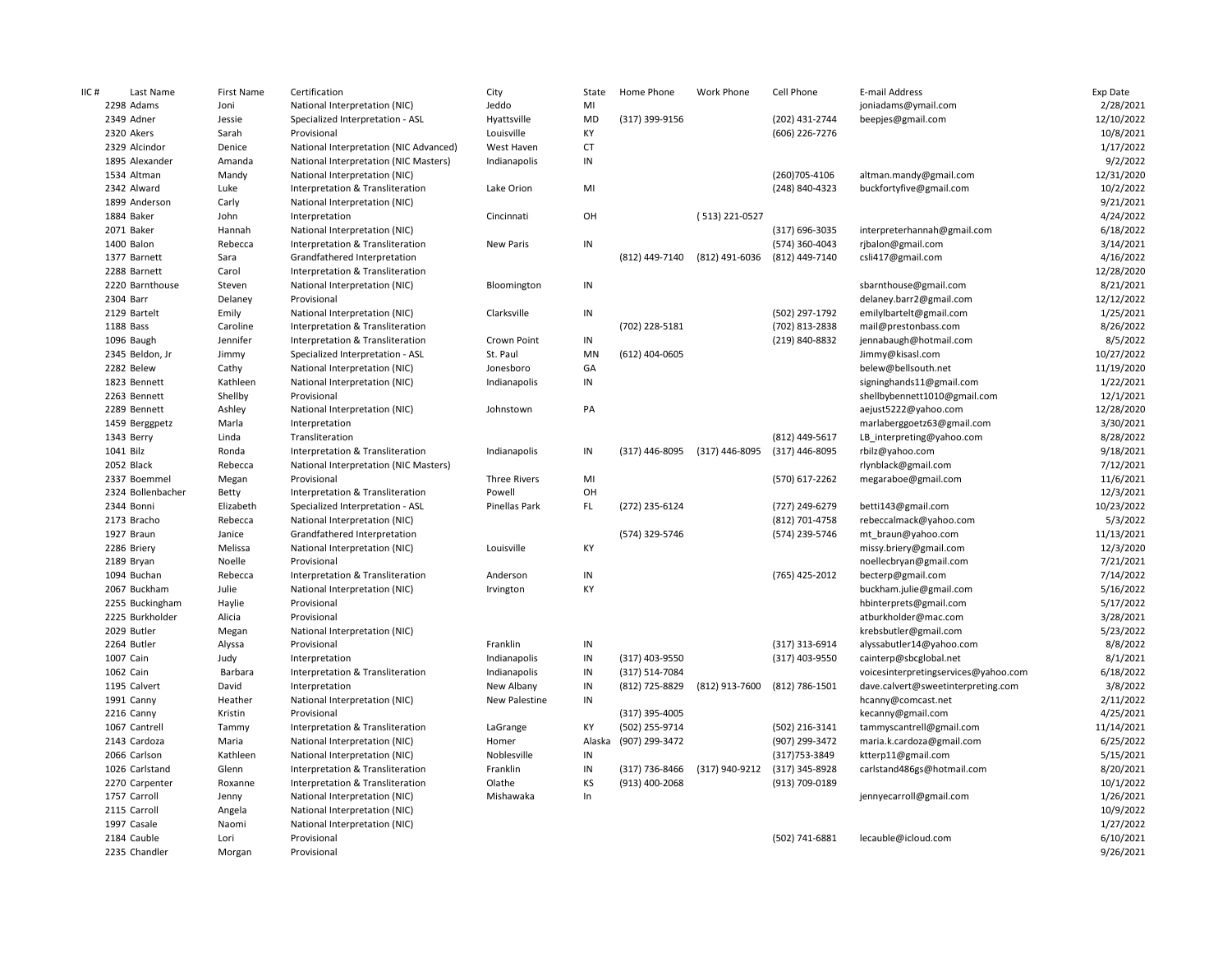| 2122 Chrisman       | Mary      | National Interpretation (NIC)                                     | Munster              | icioa         |                |                               |                | maryann.chrisman@gmail.com       | 10/16/2022             |
|---------------------|-----------|-------------------------------------------------------------------|----------------------|---------------|----------------|-------------------------------|----------------|----------------------------------|------------------------|
| 1699 Cocks          | Laurie    | National Interpretation (NIC)                                     |                      |               |                |                               |                |                                  | 9/13/2021              |
| 2223 Colwell        | Amber     | Interpretation & Transliteration                                  | Scottsburg           | $\sf IN$      |                |                               | (571) 284-9902 | thornae@hotmail.com              | 8/21/2021              |
| 2170 Conly          | Meghann   | Interpretation & Transliteration                                  |                      |               |                |                               |                | megconly@icloud.com              | 6/2/2022               |
| 2152 Conrad-Adams   | Rebecca   | National Interpretation (NIC)                                     |                      |               | (513) 235-6529 |                               |                | rebecca.conrad.adams@gmail.com   | 8/14/2021              |
| 1102 Constable      | Amy       | Interpretation                                                    |                      |               | (269) 687-7241 |                               | (269) 363-3451 | jasonnamyconstable@sbcglobal.net | 10/20/2021             |
| 1012 Cornwell       | Amy       | Interpretation & Transliteration                                  | Bloomington          | $\sf IN$      | (812) 876-7199 |                               | (812) 325-4234 | cornwel@indiana.edu              | 8/2/2021               |
| 2265 Coyne          | Dave      | National Interpretation (NIC)                                     | Louisville           | KY            |                |                               | (513) 658-4299 | davejcoyne@gmail.com             | 9/10/2020              |
| 2272 Cozzette       | Debbie    | Interpretation & Transliteration                                  |                      |               |                |                               |                | debbiec0121@gmail.com            | 10/2/2022              |
| 1001 Criswell       | Betty     | Interpretation                                                    | Indianapolis         | IN            | (317) 545-0502 |                               | (317) 493-8066 | blcriswell@sbcglobal.net         | 8/1/2021               |
| 2275 Crockett       | Alice     | National Interpretation (NIC)                                     | Youngsville          | <b>NC</b>     |                | (919) 946-0564                | (919) 946-0564 | amcrockett10@yahoo.com           | 10/11/2020             |
| 2142 Dammarell      | Christina | National Interpretation (NIC)                                     |                      |               |                |                               |                | christina.dammarell@gmail.com    | 2/17/2021              |
| 2268 Davis          | Hannah    | Provisional                                                       |                      |               |                |                               |                | davishannah8195@gmail.com        | 6/18/2022              |
| 2312 Dinnsen        | Anna      | National Interpretation (NIC)                                     | Indianapolis         | IN            |                |                               | (317) 679-7745 | annadinnsen@gmail.com            | 8/8/2021               |
| 2050 Dodd           | Aimee     | National Interpretation (NIC)                                     |                      |               |                |                               |                | adodd76@hotmail.com              | 5/29/2022              |
| 2328 Draper         | Anthony   | National Interpretation (NIC)                                     | West Haven           | <b>CT</b>     |                |                               |                | aldterp@gmail.com                | 1/17/2022              |
| 2063 Dudis          | Julie     | Interpretation & Transliteration                                  |                      |               |                |                               |                | interpreterjdudis@gmail.com      | 3/30/2022              |
| 1848 Duits          | Clarice   | National Interpretation (NIC)                                     | Franklin             | IN            |                |                               | (317) 946-3030 | jazzonthecanal@aol.com           | 8/6/2022               |
| 2080 Duncan         | Tia       | National Interpretation (NIC)                                     |                      |               |                |                               | (502) 409-0301 | tiaduncan425@gmail.com           | 11/28/2020             |
| 1734 Dunn           | Jessica   | National Interpretation (NIC)                                     |                      |               |                |                               |                | animeterp@gmail.com              | 12/23/2020             |
| 2210 Durr           | Kaitland  | Provisional                                                       |                      |               |                |                               | (812) 264-1194 | kaitland.durr@gmail.com          | 3/10/2021              |
| 1990 Dyke           | Kathy     | National Interpretation (NIC)                                     | Lafayette            | $\sf IN$      |                |                               |                | carson9217@gmail.com             | 1/10/2022              |
| 2315 Dykhouse       | Lydia     | Provisional                                                       | Granger              | IN            |                | (616) 272-0050                |                | lydiamdykhouse@gmail.com         | 12/12/2022             |
| 2032 Eaton          | Rachel    | National Interpretation (NIC)                                     |                      |               | (224) 856-8541 |                               |                | racheleaton18@gmail.com          | 11/22/2022             |
| 2243 Edwards        | Kerstin   | Provisional                                                       |                      |               |                |                               |                |                                  | 12/18/2021             |
| 2327 Ellison        | Heather   | National Interpretation (NIC)                                     | Fishers              | $\sf IN$      | (619) 997-0633 | (619) 997-0633                | (619) 997-0633 | xsymitarx@gmail.com              | 1/15/2022              |
| 2287 Emerson        | Angela    | Interpretation & Transliteration                                  | Sedona               | AZ            |                |                               |                | angelanemerson@gmail.com         | 12/28/2020             |
| 2204 Estes          | Katie     | Provisional                                                       |                      |               |                |                               | (317) 395-1825 | katieterp26@gmail.com            | 1/31/2021              |
| 2248 Evans-Nussbaum |           | Provisional                                                       |                      |               |                |                               |                | emilyeevans2@gmail.com           | 11/29/2021             |
| 1776 Evetts         | Emily     |                                                                   | Francisco            | IN            |                |                               |                |                                  |                        |
| 1022 Feece          | Crystal   | National Interpretation (NIC)<br>Interpretation & Transliteration | Plymouth             | IN            |                |                               | (574) 952-2950 | interpret_2000@yahoo.com         | 6/22/2022<br>4/30/2021 |
|                     | Jacyln    |                                                                   |                      |               |                |                               |                | feecetennille@yahoo.com          |                        |
| 2099 Fine           | Shawna    | Provisional                                                       |                      |               |                |                               |                | shawnasmileawhile@yahoo.com      | 5/31/2022              |
| 1014 Floyd          | Cynthia   | Interpretation & Transliteration                                  |                      |               |                | (317) 550-4868                |                | cynthia.floyd59@yahoo.com        | 8/2/2021               |
| 2339 Foley          | Ryan      | Interpretation & Transliteration                                  | <b>Silver Spring</b> | MD            |                | (240) 704-1441                |                | ryan@foleylearning.com           | 9/17/2022              |
| 2262 Fournier       | Kimberly  | Interpretation & Transliteration                                  | Goshen               | IN            |                |                               |                | kfterp44@gmail.com               | 8/23/2020              |
| 1451 French         | Clara     | Grandfathered Interpretation                                      | Indianapolis         | IN            |                | (317) 997-7860                | (317) 997-7860 | cmfrench@sbcglobal.net           | 5/16/2021              |
| 1010 Frew           | Robert    | Interpretation & Transliteration                                  | Bloomington          | IN            | (317) 847-7598 | (317) 847-7598                | (317) 847-7598 | interpreter@ciis.us              | 8/1/2021               |
| 1426 Frye           | Rita      | Interpretation                                                    | Middletown           | IN            |                |                               |                | ritafrye@gmail.com               | 4/15/2021              |
| 2237 Frye, Jr       | Lynn      | National Interpretation (NIC)                                     | Fort Wayne           | IN            | (260) 625-4912 |                               | (260) 579-6432 | lwfj72W,msn.com                  | 2/1/2022               |
| 1082 Frye-Vondrak   | Lynn      | Interpretation & Transliteration                                  | South Bend           | IN            |                |                               | (574) 276-5759 | julykids02@yahoo.com             | 6/13/2021              |
| 1561 Garcia         | Lisa      | Interpretation & Transliteration                                  | Dayton               | OH            |                |                               |                | triterplh@yahoo.com              | 3/30/2022              |
| 2271 Garrett        | Laura     | National Interpretation (NIC)                                     | Sterling             | VA            | (703) 404-3636 |                               |                | garrett.interpreting@gmail.com   | 10/1/2020              |
| 1109 Geier          | Colleen   | Interpretation & Transliteration                                  |                      |               |                |                               | (219) 718-1484 | colleenageier@gmail.com          | 6/27/2021              |
| 2273 Geisser        | Heather   | National Interpretation (NIC)                                     | Concord              | <b>NH</b>     |                |                               | (603) 545-5600 | heathergeisser@gmail.com         | 10/2/2022              |
| 2247 George         | Paul      | Interpretation & Translieration                                   | <b>Tinley Park</b>   | $\mathsf{IL}$ |                | (708) 444-2912 (708) 224-7522 |                | paul.r.george@sbcglobal.net      | 6/6/2022               |
| 1831 Gianotti       | Kelli     | National Interpretation (NIC)                                     |                      |               |                |                               | (219) 741-0541 | kmanigrasso@gmail.com            | 5/21/2022              |
| 1728 Gibson         | Stacie    | National Interpretation (NIC)                                     | Louisville           | KY            |                |                               | (502) 533-7494 | mart3355@msn.com                 | 4/20/2021              |
| 2232 Gillespie      | Nichole   | National Interpretation (NIC)                                     | Chicago              | $\mathsf{IL}$ | (312) 533-6403 |                               |                |                                  | 1/8/2022               |
| 1775 Gingrich       | Kristin   | National Interpretation (NIC)                                     |                      |               |                |                               |                |                                  | 12/6/2022              |
| 2323 Gould          | Cynthia   | Transliteration                                                   | Lindenhurt           | <b>NY</b>     | (540) 219-4226 |                               | (540) 219-4226 | terpgal03@yahoo.com              | 11/27/2021             |
| 2280 Gournaris      | Jennifer  | National Interpretation (NIC)                                     | <b>Grants Pass</b>   | OR            |                |                               |                | jengournaris@gmail.com           | 11/8/2020              |
| 2300 Grasso         | Sarah     | National Interpretation (NIC)                                     | Arlington            | VA            |                |                               |                | sginterpreter@gmail.com          | 4/24/2021              |
| 2020 Green          | Dawn      | National Interpretation (NIC)                                     | Waterloo             | $\sf IN$      | (260) 701-3296 |                               |                | dawnterp76@gmail.com             | 5/17/2022              |
| 1031 Gregory        | Tammy     | Interpretation                                                    |                      |               |                |                               |                |                                  | 8/24/2022              |
| 1021 Grider         | Shannon   | Interpretation & Transliteration                                  | Louisville           | КY            |                |                               | (502) 939-3856 | shgrider.ky@gmail.com            | 12/3/2020              |
| 2279 Gritta         | Linda     | National Interpretation (NIC)                                     | Asheville            | <b>NC</b>     |                |                               |                |                                  | 11/8/2020              |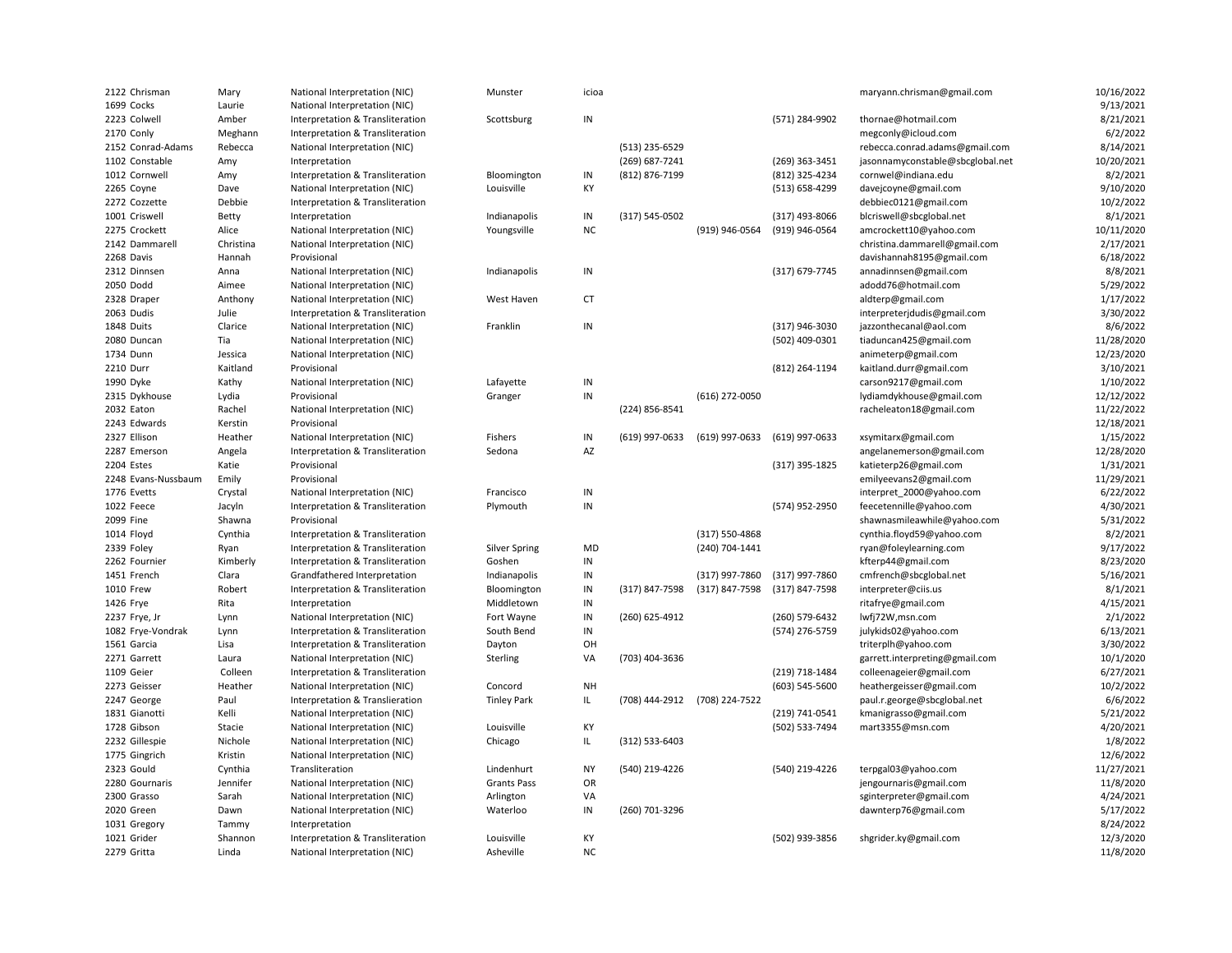| 1834 Hall                      | Teresa          | National Interpretation (NIC Advanced) |                     |                |                  |                  |                                      | teahall@gmail.com                           | 6/11/2021             |
|--------------------------------|-----------------|----------------------------------------|---------------------|----------------|------------------|------------------|--------------------------------------|---------------------------------------------|-----------------------|
| 2326 Halleck                   | Aaron           | National Interpretation (NIC)          | Indianapolis        | IN             | (765) 760-3288   |                  | (765) 760-3288                       | aaron.halleck@gmail.com                     | 1/6/2022              |
| 2346 Hankins                   | Diana           | Provisional                            | <b>Three Rivers</b> | MI             | (269) 244-3361   |                  | (574) 535-5930                       | dchankins20@gmail.com                       | 11/20/2021            |
| 2290 Hansen                    | Sherri          | Interpretation & Transliteration       |                     |                |                  |                  |                                      |                                             | 12/28/2022            |
| 2285 Helsel                    | Marlena         | National Interpretation (NIC)          | Bedford             | PA             |                  |                  | (814) 330-2079                       | asl.interpreter.42810@gmail.com             | 11/21/2022            |
| 2163 Hendricks                 | Adriene         | Provisional                            |                     |                |                  |                  |                                      | alhendricks.interpreter@gmail.com           | 9/25/2021             |
| 2203 Heneghan                  | Cathyryn        | Interpretation                         | Indianapolis        | $\sf IN$       | (217) 972-3958   | (217) 972-3958   | (217) 972-3958                       | cathy.henaghen@comcast.net                  | 2/1/2021              |
| 1784 Hocker                    | Alan            | Interpretation                         | Danville            | $\sf IN$       |                  |                  |                                      |                                             | 9/8/2022              |
| 2336 Hodges                    | Mary            | Provisional                            | Monroe              | OH             |                  |                  |                                      |                                             | 3/13/2022             |
| 1009 Holada                    | Terre           | Interpretation & Transliteration       | Fort Wayne          | IN             | (260) 463-8050   |                  | (574) 527-9541                       | terreholada@yahoo.com                       | 2/26/2022             |
| 1570 Hopper                    | Nancy           | Grandfathered Interpretation           | Indianapolis        | IN             | $(317)$ 255-1226 |                  | (317) 361-7969                       | nchopper26@yahoo.com                        | 7/20/2022             |
| 1760 Hopper                    | Melissa         | National Interpretation (NIC)          |                     |                |                  |                  | (317) 427-3692                       | stewartinterpreter@gmail.com                | 12/15/2021            |
| 2053 Horvath                   | Karen           | Interpretation & Transliteration       |                     |                |                  |                  | (574) 440-4566                       | horvathkaren@rocketmail.com                 | 7/21/2021             |
| 1550 Howard                    | Molly           | Interpretation & Transliteration       | Corydon             | IN             |                  | (812) 763-2228   |                                      | mollyahoward@hotmail.com                    | 12/6/2020             |
| 2200 Howard                    | Jessica         | National Interpretation (NIC)          | Columbus            | OH             |                  |                  |                                      | jessicah46@gmail.com                        | 10/7/2020             |
| 2138 Howell                    | Susan           | National Interpretation (NIC)          |                     |                |                  |                  |                                      | susansflight@yahoo.com                      | 2/6/2021              |
| 2317 Hudson                    | Shonna          | Interpreation & Transliteration        | Navarre             | FL.            |                  |                  | (813) 454-8958                       | shonnamhudson@gmail.com                     | 10/1/2021             |
| 2316 Hull                      | Taylor          | Provisional                            | Indianapolis        | IN             | (765) 610-4626   |                  | (765) 610-4626                       | taylorellyn07@gmail.com                     | 8/12/2021             |
| 1912 Hunter                    | Laurie          | Interpretation & Transliteration       | Carmel              | IN             |                  |                  | (317) 531-9600                       | laurie.hunter@mac.com                       | 10/2/2020             |
| 1948 Hunter                    | Lisa            | National Interpretation (NIC)          | Wilmore             | KY             |                  |                  | (574) 850-6593                       |                                             | 8/10/2021             |
| 2320 Irisari                   | Traci           | National Interpretation (NIC)          | McKeesport          | PA             | (412) 623-9725   |                  | (412) 623-9725                       | traciirisari@gmail.com                      | 10/17/2021            |
| 2030 Jackson                   | Jennifer        | National Interpretation (NIC)          | Noblesville         | IN             |                  | (260) 385-1009   | (260) 385-1009                       | jenner06@gmail.com                          | 7/14/2021             |
| 1308 Jahn                      | Julie           | Grandfathered Interpretation           | Decatur             | IN             | (260) 724-8041   | (260) 301-6168   | (260) 301-6168                       | mjam2361@mchsi.com                          | 6/24/2022             |
| 2117 Jamison                   | Bethany         | National Interpretation (NIC)          |                     |                |                  |                  |                                      | bjamistonterp@gmail.com                     | 2/11/2021             |
| 1672 Jasheway                  | Julie           | National Interpretation (NIC)          |                     |                |                  |                  | (269) 932-5688                       | julie.jasheway@gmail.com                    | 12/16/2021            |
| 2234 Johnson                   | Spenser         | National Interpretation (NIC)          | Indianapolis        | IN             | (317) 452-0387   |                  |                                      | speljohn714@gmail.com                       | 8/7/2022              |
| 1049 Jones                     | Diane           | Interpretation & Transliteration       |                     |                |                  |                  |                                      |                                             | 10/17/2021            |
| 2291 Juarez                    | Anna            | National Interpretation (NIC)          | Loveland            | CO             |                  |                  |                                      |                                             | 12/28/2020            |
| 2303 Kalodimos                 | Karin           | Interpretation & Transliteration       | Nashville           | <b>TN</b>      |                  |                  |                                      | kkalodimos@gmail.com                        | 5/14/2021             |
| 2176 Kaster                    | Hannah          | National Interpretation (NIC)          |                     |                |                  |                  |                                      | independentinterpretingIIC@gmail.com        | 10/16/2022            |
| 1681 Keister                   | Lindsay         | National Interpretation (NIC)          |                     |                |                  |                  |                                      |                                             | 12/16/2021            |
| 1579 Kelley                    | Constance       | Interpretation                         | Jeffersonville      | IN             |                  |                  | (502) 649-2392                       |                                             | 8/2/2022              |
| 1100 Kemp                      | Vada            | Interpretation & Transliteration       | Indianapolis        | IN             |                  |                  | (317) 750-5615                       | vbrown8208@aol.com                          | 8/22/2022             |
| 2096 Kempf                     | Donna           | National Interpretation (NIC)          | Greenwood           | IN             |                  |                  |                                      |                                             | 5/22/2021             |
| 1381 Kennedy                   | Carolyn         | Grandfathered Interpretation           | Indianapolis        | IN             | (317) 695-1087   | $(317)$ 695-1087 | $(317)$ 695-1087                     | bikerkk71@sbcglobal.net                     | 3/11/2021             |
| 1050 Kercheval                 | Jayne           | Interpretation & Transliteration       | Indianapolis        | IN             |                  |                  | (317) 903-9178                       | jayne4peace@gmail.com                       | 10/15/2021            |
| 2212 Kidman                    | Rachael         | Provisional                            | Dowagiac            | MI             |                  |                  | (269) 414-0938                       | rkidman12@gmail.com                         | 11/30/2021            |
| 1919 King                      | Jessica         | National Interpretation (NIC)          | Louisville          | KY             |                  |                  | (502) 345-9583                       | jcking19@yahoo.com                          | 9/20/2020             |
| 1739 Kingston                  | Gina            | Grandfathered Interpretation           | Chesterton          | IN             |                  |                  |                                      | gkingston13@comcast.net                     |                       |
| 1439 Kochan                    |                 | Grandfathered Interpretation           |                     |                |                  |                  | (317) 694-6113                       |                                             | 3/6/2022<br>6/28/2022 |
| 2162 Kraft                     | Virginia        |                                        | Fishers             | IN             | (317) 565-2288-  |                  |                                      | 08maggee@gmail.com                          | 3/7/2022              |
| 2253 Kratky                    | Roger<br>Rachel | Specialized Interpretation - ASL       |                     |                |                  |                  |                                      | roger@sharpeyed.org                         | 4/30/2022             |
|                                |                 | Provisional                            |                     |                |                  |                  |                                      |                                             |                       |
| 2093 Krieger                   | Jay             | Specialized Interpretation - ASL       | Carmel              | IN<br>IN       | (317) 660-2044   |                  | (317) 488-9182 (t)<br>(765) 413-8305 | Jkrieger1@gmail.com<br>skritenbrink@aol.com | 5/6/2021<br>2/13/2021 |
| 1369 Kritenbrink<br>1345 Krock | Sandra          | Grandfathered Interpretation           | Valparaiso          |                |                  |                  |                                      |                                             |                       |
|                                | Christine       | Interpretation                         | LaOtto              | $\sf IN$<br>KY | (260) 897-9848   |                  | (260) 437-8849                       | cjkrock@gmail.com                           | 11/20/2020            |
| 2230 Kroencke                  | Tracy           | National Interpretation (NIC)          | Louisville          |                |                  |                  | (217) 493-9203                       | tracykroencke@gmail.com                     | 11/27/2021            |
| 1988 Krueger                   | Margaret        | National Interpretaiton (NIC)          |                     |                |                  |                  | (260) 249-7411                       | signsrfun@yahoo.com                         | 2/14/2021             |
| 2276 Krueger                   | Janelle         | National Interpretation (NIC)          | Jamestown           | <b>NY</b>      |                  |                  |                                      | kruegerjanelle@yahoo.com                    | 10/16/2022            |
| 2284 Kruk                      | Rachel          | National Interpretation (NIC)          | Monee               | IL             |                  |                  |                                      | rkkruk@aol.com                              | 11/19/2020            |
| 1089 Kunasch                   | Marsha          | Interpretation & Transliteration       |                     |                |                  |                  |                                      |                                             | 1/2/2022              |
| 1077 Lacy                      | Venetia         | Interpretation & Transliteration       | Jeffersonville      | $\sf IN$       | (812) 283-1724   | (502) 213-4218   |                                      | vntla@aol.com                               | 12/10/2021            |
| 1037 Lam                       | Judith          | Interpretation & Transliteration       |                     |                |                  |                  | (317) 985-4427                       | jkinglam@gmail.com                          | 4/28/2021             |
| 1110 Lancaster                 | Janet           | National Interpretation (NIC)          |                     |                | (812) 350-5600   | (812) 375-1806   | (812) 350-5600                       | sciijanet@yahoo.com                         | 8/30/2020             |
| 2338 Langford                  | Natasha         | Provisional                            | Seymour             | $\sf IN$       |                  |                  | (812) 521-2499                       | natashaalangford@gmail.com                  | 6/2/2022              |
| 2322 Langridge                 | Jahmeela        | Interpretation & Transliteration       | Jensen Beach        | FL.            | (832) 494-6844   | (832) 494-6844   | (832) 494-6844                       | Jahmella.langridge@gmail.com                | 11/15/2021            |
| 1647 Lathan                    | Anthony         | Interpretation & Transliteration       | McCordsville        | IN             |                  |                  | (317) 495-2065                       | tonylathan@hotmail.com                      | 8/22/2020             |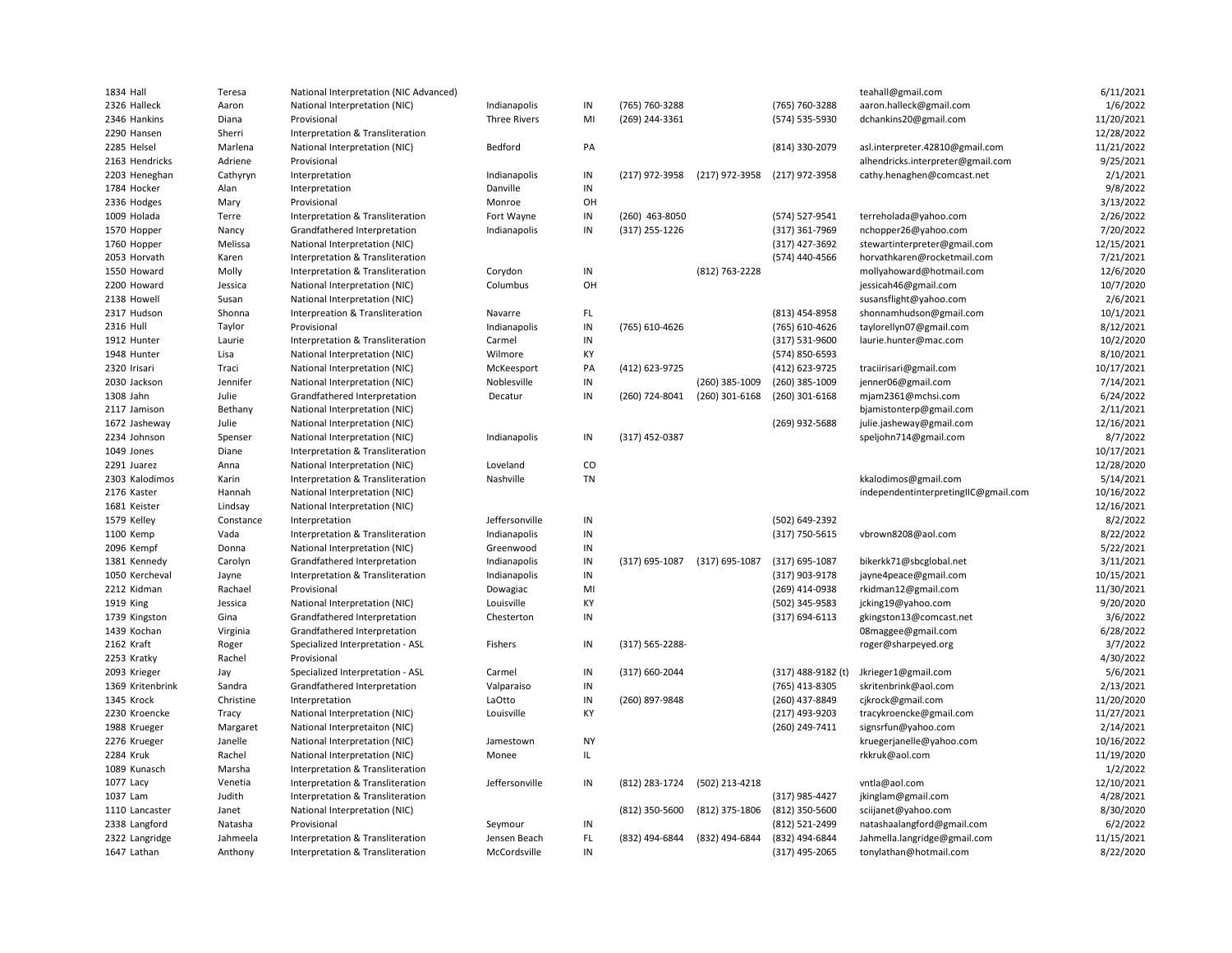| 2242 Lauck          | Allison    | Provisional                                                          | Indianapolis | IN        |                  |                |                                  | allytlauck@gmail.com               | 12/21/2021            |
|---------------------|------------|----------------------------------------------------------------------|--------------|-----------|------------------|----------------|----------------------------------|------------------------------------|-----------------------|
| 2130 Lawlor         | Donna      | Interpretation & Transliteration                                     | Louisville   | KY        | (502) 416-0367   |                | (502) 939-2330                   | dlawlor@me.com                     | 8/29/2022             |
| 1352 Learn          | Erin       | Interpretation & Transliteration                                     | Carmel       | IN        |                  |                |                                  | erin.a.learn@gmail.com             | 4/3/2021              |
| 2297 Lee            | Bichri     | National Interpretation (NIC)                                        | Pittsburgh   | PA        |                  |                | (814) 421-1817                   | bichrilee@gmail.com                | 3/6/2021              |
| 1657 Leffler        | Laura      | Interpretation & Transliteration                                     | Carmel       | IN        |                  | (317) 232-0896 | (317) 918-4254                   | lleffler@isdh.in.gov               | 5/11/2022             |
| 2077 Lewis          | Samara     | National Interpretation (NIC)                                        |              |           |                  |                |                                  | sclewis0917@gmail.com              | 3/23/2022             |
| 2306 Lic            | Kaitlyn    | Provisional                                                          |              |           |                  | (847) 989-5451 | (847) 989-5451                   | kaitlynlic@yahoo.com               | 11/28/2022            |
| 1773 Logsdon        | Sara       | National Interpretation (NIC Advanced)                               |              |           |                  |                | (502) 594-5109                   | sara@aslinterpretingservices.com   | 8/28/2021             |
| 2139 Loveland       | Emma       | National Interpretaiton (NIC)                                        | Bloomington  | IN        |                  |                | (812) 320-9232                   | eklovela@gmail.com                 | 9/4/2021              |
| 2333 Lowe           | Brandy     | Provisional                                                          | Angola       | IN        |                  |                |                                  | brandylowe2345@gmail.com           | 6/17/2022             |
| 2174 Lowery         | Genaere    | National Interpretation (NIC)                                        |              |           |                  |                | (317) 874-7415                   | genaere@gmail.com                  | 6/2/2022              |
| 1038 Luebbenhusen   | Margaret   | Transliteration                                                      | Evansville   | IN        | (812) 473-2549   | (812) 421-0847 | (812) 604-0246                   | mrsluebbe@aol.com                  | 9/13/2021             |
| 2302 Mace           | Jessuca    | National Interpretation (NIC)                                        | Indianapolis | IN        |                  |                |                                  | mace.jessica1@gmail.com            | 5/3/2021              |
| 2311 Maddux         | Laura      | National Interpretation - Advanced                                   | Mishawaka    | IN        |                  |                |                                  | laura.maddux@gmail.com             | 7/18/2021             |
| 1040 Madigan        | Rebecca    | Interpretation & Transliteration                                     | Indianapolis | IN        |                  |                | (719) 627-1867                   | momsignsASL@gmail.com              | 9/17/2022             |
| 2051 Magruder       | Julie      | Provisional                                                          | Mitchell     | IN        |                  |                | (812) 508-0131                   | magruderjm@gmail.com               | 8/6/2021              |
| 2114 Mahoney        | Marian     | Interpretation & Transliteration                                     |              |           |                  |                | (734) 717-7932                   | lage.marian@gmail.com              | 2/14/2022             |
| 2135 Maloney        | Rachel     | National Interpretation (NIC)                                        |              |           |                  |                |                                  |                                    | 10/8/2022             |
| 2334 Mann           | Joshua     | Provisional                                                          | La Porte     | IN        |                  |                |                                  | joshuamann450@gmail.com            | 12/18/2021            |
| 1966 Markham        | Mariah     |                                                                      | Indianapolis | IN        |                  |                |                                  | mariah.markham@gmail.com           | 7/23/2021             |
|                     |            | National Interpretation (NIC)                                        |              |           |                  |                |                                  |                                    |                       |
| 1030 Marshall       | Bren       | Interpretation & Transliteration<br>Interpretation & Transliteration |              | IN        | (317) 244-9031   | (317) 244-9031 | (317) 989-8495<br>(317) 244-9031 | brenshere@gmail.com                | 8/24/2021<br>2/1/2022 |
| 2236 Marshall       | Carlyle    |                                                                      | Indianapolis |           |                  |                |                                  | cpi.inc@juno.com                   |                       |
| 1859 Martin         | Carrie     | National Interpretation (NIC)                                        |              |           |                  |                |                                  | carrieymartin@gmail.com            | 12/28/2021            |
| 2340 Martin         | Jennifer   | Provisional                                                          | Indianapolis | IN        |                  |                |                                  | jenniferwasmartin41@gmail.com      | 9/14/2022             |
| 2296 Martin-Vasquez | Daniel     | Interpretation & Transliteration                                     |              |           |                  |                |                                  |                                    | 2/26/2021             |
| 2169 Mast           | Makena     | National Interpretation (NIC)                                        | Elkhart      | IN        |                  |                | (574) 226-5898                   | makenaschrock@outlook.com          | 4/12/2021             |
| 2305 Mast           | Wesley     | Provisional                                                          | Nappanee     | IN        |                  |                |                                  |                                    | 12/13/2020            |
| 1510 Mattern        | Amy        | Interpretation & Transliteration                                     |              |           |                  |                |                                  | amyflynhands@yahoo.com             | 6/29/2021             |
| 1039 Maurer         | Charles    | Interpretation & Transliteration                                     |              |           |                  |                |                                  | ca2hi2az@hotmail.com               | 6/16/2022             |
| 2095 Maurer         | Christie   | National Interpretation (NIC)                                        |              |           |                  |                |                                  | cjoymaurer@gmail.com               | 11/29/2021            |
| 2172 McCann         | Mandi      | National Interpretation (NIC)                                        | Owensboro    | KY        | (270) 577-4640   |                |                                  | manditerp@yahoo.com                | 6/2/2022              |
| 1961 McFarland      | JerriAnn   | Grandfathered Interpretation                                         | Indianapolis | IN        |                  |                | (317) 850-3115                   | jam7606@aol.com                    | 7/17/2021             |
| 1744 McGannon       | Sherri     | National Interpretation (NIC)                                        |              |           | (502) 296-8132   | (502) 269-2798 | (502) 296-8132                   | sherrimcgannon@gmail.com           | 2/25/2022             |
| 1772 McMahon        | Lindsey    | National Interpretation (NIC)                                        |              |           |                  |                | (502) 550-2388                   | lindseymcmahon7@gmail.com          | 3/10/2022             |
| 2070 McPheeters     | Kenya      | National Interpretation (NIC)                                        | Louisville   | KY        |                  |                |                                  | keb3817@yahoo.com                  | 6/7/2022              |
| 2269 McQuinn-LeDoux | Deborah    | Interpretation & Transliteration                                     | Friendship   | <b>NY</b> |                  |                |                                  |                                    | 9/26/2020             |
| 2145 McWhorter      | Sarah      | Provisional                                                          |              |           |                  |                |                                  |                                    | 11/27/2021            |
| 1897 Mercier        | Dominique  | National Interpretation (NIC)                                        | Munster      | $\sf IN$  |                  |                |                                  |                                    | 8/20/2022             |
| 2319 Meyer          | Paula      | Interpretation & Transliteration                                     | Richland     | <b>WA</b> |                  |                |                                  | paula.meyer2012@yahoo.com          | 10/8/2021             |
| 2084 Meyers         | Katy       | National Interpretation (NIC)                                        |              |           |                  |                |                                  |                                    | 6/24/2022             |
| 2193 Miller         | Corinne    | National Interpretation (NIC)                                        | Louisville   | KY        |                  |                |                                  |                                    | 8/21/2020             |
| 2256 Miller         | Corinne M. | Provisional                                                          |              |           |                  |                | (317) 995-9965                   | corinne.interpreter@gmail.com      | 5/3/2022              |
| 2301 Miller         | Cassidy    | Provisional                                                          | Fort Wayne   | IN        |                  |                |                                  |                                    | 12/5/2020             |
| 2183 Minnillo       | Melissa    | Provisional                                                          | Louisville   | KY        |                  | (812) 542-5502 |                                  |                                    | 4/15/2021             |
| 1172 Molinder       | Patricia   | National Interpretation (NIC Advanced)                               |              |           |                  |                |                                  |                                    | 6/20/2021             |
| 1656 Montavon       | Shanna     | National Interpretation (NIC)                                        | Mishawaka    | IN        |                  |                |                                  | shannamarie13@gmail.com            | 12/16/2021            |
| 2004 Moody          | Angela     | National Interpretation (NIC)                                        |              |           | (317) 605-9137   |                | (317) 605-9137                   | amoody1030@gmail.com               | 3/15/2022             |
| 1659 Moon-Flaherty  | Teresa     | Interpretation & Transliteration                                     |              |           | (859) 630-8022   | (859) 372-5255 |                                  |                                    | 5/18/2021             |
| 1006 Moore          | Carrie     | Interpretation & Transliteration                                     |              |           |                  |                | (317) 345-3299                   | crmoore727@gmail.com               | 7/22/2022             |
| 2267 Morris         | Hannah     | Provisional                                                          |              |           | (812) 243-5698   | (812) 243-5698 |                                  | lyricalhandsinterpreting@gmail.com | 8/29/2022             |
| 2341 Morris         | Allisyn    | Provisional                                                          | LaPorte      | IN        |                  |                |                                  | allisynmmorris@gmail.com           | 11/19/2021            |
| 1185 Morton         | Kathy      | Interpretation                                                       | Owensville   | IN        |                  |                | (812 664-7573                    | kathyrmorton@gmail.com             | 8/22/2022             |
| 2007 Multra-Kraft   | Christine  | Specialized Interpretation - ASL                                     |              |           | (317) 565-2288   |                | (317) 965-5368                   | cmultrakraft@gmail.com             | 5/3/2022              |
| 1893 Mundt          | BethAnn    | Interpretation & Transliteration                                     |              |           |                  |                |                                  | bamundt@gmail.com                  | 5/29/2022             |
| 2209 Musser         | Patricia   | National Interpretation (NIC)                                        |              |           | $(615)$ 418-8366 | (615) 418-8366 | (615) 418-8366                   | triciamusser@gmail.com             | 4/4/2021              |
| 1809 Neal           | Terry      | National Interpretation - Advanced                                   | Noblesville  | $\sf IN$  | (317) 506-6466   | (317) 506-6466 |                                  | pageterri@gmail.com                | 1/23/2022             |
|                     |            |                                                                      |              |           |                  |                |                                  |                                    |                       |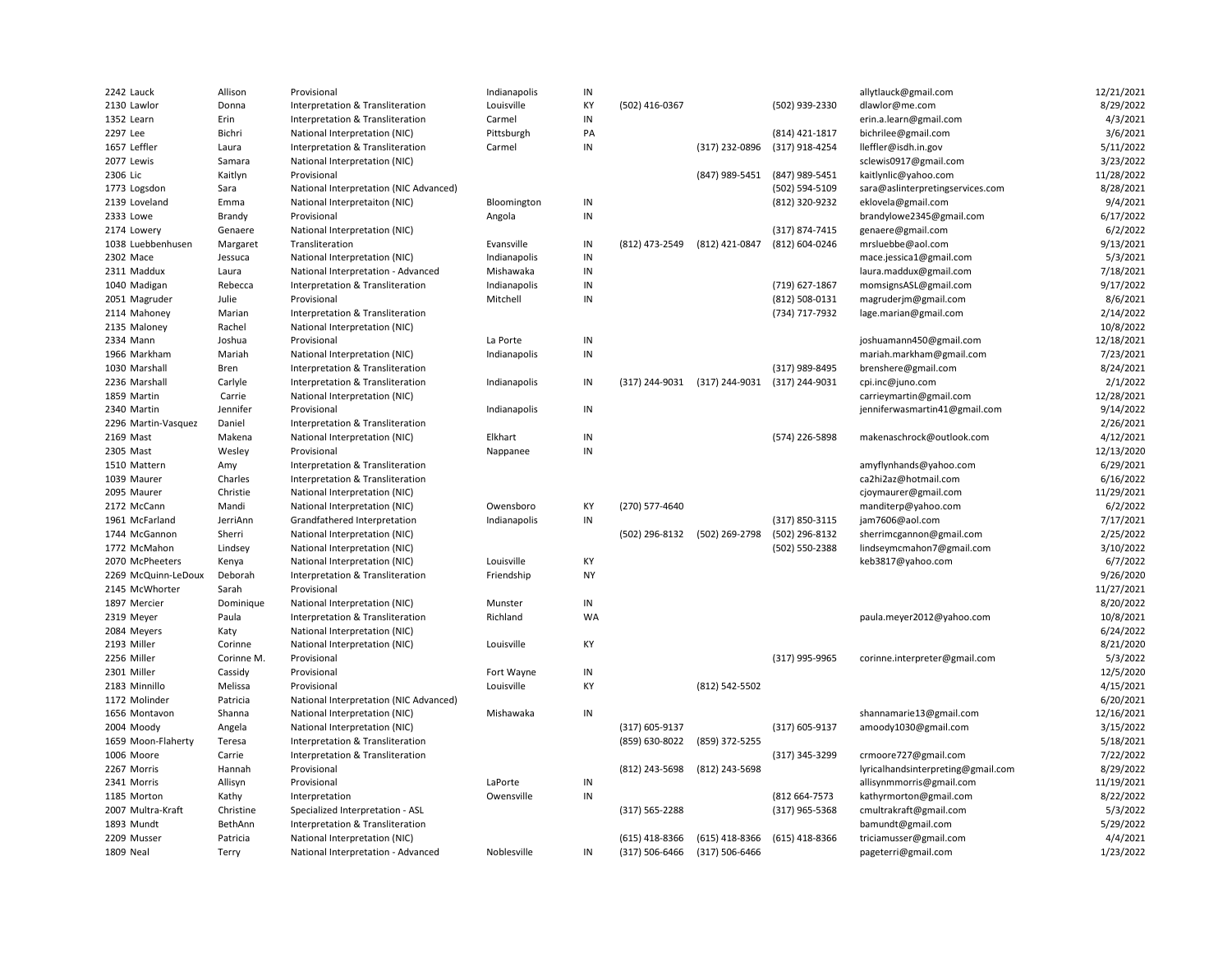| 2281 Nevarez           | Frank         | National Interpretation (NIC)          | <b>Houston TX</b>  |               |                |                |                |                                        | 11/8/2020  |
|------------------------|---------------|----------------------------------------|--------------------|---------------|----------------|----------------|----------------|----------------------------------------|------------|
| 1008 Nice              | Wendy         | Interpretation                         |                    |               |                |                |                | kwnice@hotmail.com                     | 4/28/2021  |
| 1036 Nicolai           | Randolph      | Interpretation & Transliteration       | Indianapolis       | IN            | (317) 784-8981 |                |                |                                        | 9/7/2021   |
| 2140 Niethammer        | Rebecca       | National Interpretation (NIC)          |                    |               |                |                | (317) 508-9787 | beccaniethammer@gmail.com              | 5/28/2021  |
| 2295 Norden            | Stephanie     | Provisional                            | Columbia City      | IN            |                |                | (260) 579-1994 | stephanie.norden@outlook.com           | 12/20/2020 |
| 2013 Nordhoff          | Heidi         | National Interpretation (NIC)          | Indianapolis       | $\sf IN$      | (317) 225-6904 | (317) 225-6904 | (317) 225-6904 | heidinord@comcast.net                  | 7/11/2021  |
| 1069 Norrod            | Kellyeanne    | Interpretation & Transliteration       | Indianapolis       | IN            |                |                | (317) 427-3690 | aslis4u.knorrod@gmail.com              | 4/29/2021  |
| 1468 Nunnally          | Jean          | National Interpretation (NIC)          | Greenwood          | IN            | (317) 979-4216 |                | (317) 979-4216 | jean.nunnally@yahoo.com                | 8/25/2021  |
| 2310 O'Coffey          | Abraham       | Provisional                            | Jeffersonville     | $\sf IN$      |                |                | (502) 791-3050 | abe.ocoffey@gmail.com                  | 1/4/2021   |
| 2307 O'Connell         | Mary          | Provisional                            | Fort Wayne         | $\mathsf{IN}$ |                |                | (570) 701-4014 | maryeconn@gmail.com                    | 11/29/2020 |
| 2112 O'Dell            | Eric          | National Interpretation (NIC)          | Noblesville        | IN            |                |                | (317) 753-5323 | odell.indy@gmail.com                   | 1/29/2022  |
| 2299 Olson             | Sherie        | National Interpretation (NIC)          | Hixson             | <b>TN</b>     |                |                | (415) 710-2552 | sherieinterpreter@gmail.com            | 4/22/2021  |
| 1418 Osborn            | Tami          | Grandfathered Interpretation           |                    |               |                |                |                |                                        | 10/1/2021  |
| 2037 Ottinger          | Charlotte     | Grandfathered Interpretation           | Indianapolis       | IN            |                |                |                | charottinger@att.net                   | 8/12/2021  |
| 2321 Oudghiri          | Malik         | Provisional                            | Indianapolis       | IN            |                |                | (574) 339-5883 | malik.oudghiri@gmail.com               | 10/18/2021 |
| 1044 Pampalone         | Debra         | Interpretation & Transliteration - CSC | Valparaiso         | IN            |                | (219) 945-0100 | (219) 689-6506 |                                        | 1/8/2022   |
| 1861 Paris             |               |                                        |                    |               |                |                |                |                                        | 12/1/2021  |
| 2318 Park              | Katie         | National Interpretation (NIC)          | Ewa Beach          | HI            |                |                | (808) 397-9006 | kdale.paris@gmail.com                  | 10/8/2021  |
|                        | Lynda         | National Interpretation (NIC Advanced) |                    |               |                | (808) 397-9006 |                | lyndapark@sbcglobal.net                |            |
| 1107 Parks             | Tammy         | Interpretation & Transliteration       | Mount Washington   | KY            |                |                | (606) 521-2105 | tparks34@hotmail.com                   | 8/9/2022   |
| 1048 Patton-Richards   | Pamela        | Interpretation & Transliteration       |                    |               |                |                | (812) 322-1246 | pkpatton@indiana.edu                   | 1/27/2021  |
| 1183 Peace             | Kelly         | Interpretation & Transliteration       |                    |               |                | (502) 594-5109 | (502) 727-6085 | kpeace6085@gmail.com                   | 8/16/2022  |
| 1090 Peiffer           | Melissa       | Transliteration                        | Michigan City      | IN            |                |                | (219) 861-7027 | ethelpeiffer@gmail.com                 | 10/26/2022 |
| 2137 Pfifferling-Irons | Susan         | Grandfathered Interpretation           | Goshen             | $\sf IN$      |                | (269) 323-5200 | (574) 536-7644 | sunnyterp@yahoo.com                    | 12/9/2020  |
| 1779 Place- Lewis      | Jennifer      | National Interpretation (NIC Advanced) |                    |               |                |                |                |                                        | 11/21/2022 |
| 2062 Ponterio          | Mary          | National Interpretation (NIC)          |                    |               |                | (574) 344-0065 | (574) 344-0065 | mponterio@sorenson.com                 | 3/30/2022  |
| 2182 Poore             | Melissa       | National Interpretation (NIC)          | Anderson           | $\sf IN$      |                |                |                | lissapoore@gmail.com                   | 6/21/2022  |
| 1065 Powell            | Julie         | Interpretation & Transliteration       |                    |               |                |                |                |                                        | 10/3/2021  |
| 2254 Prentice          | Kassandra     | Provisional                            |                    |               |                |                |                | kassandrajprentice@gmail.com           | 11/29/2021 |
| 1450 Prewett           | Heather       | Grandfathered Interpretation           |                    |               | (765) 413-3013 |                | (765) 413-3013 | hprewett@msn.com                       | 8/26/2021  |
| 2180 Prewitt           | Lori          | Provisional                            | Valparaiso         | IN            |                |                |                | lori.prewett@gmail.com                 | 10/4/2021  |
| 1457 Qadir             | Loretta       | Transliteration                        |                    |               |                |                |                | qadirlori@gmail.com                    | 12/23/2020 |
| 1691 Quarles           | Beth          | Grandfathered Interpretation           | Muncie             | IN            |                | (765) 741-3494 | (765) 749-1099 | bquarles@futurechoices.org             | 8/24/2021  |
| 1443 Ramstein          | Karen         | Grandfathered Interpretation           | Indianapolis       | IN            |                |                |                | kdramstein@fedex.com                   | 5/13/2021  |
| 2192 Rangel            | Susan         | Specialized Interpretation - ASL       | Schaumburg         | IL            | (773) 870-6369 |                | (773) 870-6369 | susanelizabethr@yahoo.com              | 8/30/2020  |
| 1424 Reid              | Robin         | Interpretation & Transliteration       | Carmel             | IN            |                |                | (317) 509-8646 | rreid60817@gmail.com                   | 6/20/2022  |
| 1442 Riddick           | Dianne        | Interpretation                         | New Albany         | IN            | (928) 420-2939 | (502) 550-5384 | (928) 420-2939 | driddick53@gmail.com                   | 10/11/2020 |
| 2102 Riley             | Kristina      | Interpretation                         |                    |               |                | (317) 294-2315 | (317) 294-2315 | krileyterp@gmail.com                   | 1/23/2022  |
| 2105 Rincker           | <b>Brooke</b> | National Interpretation (NIC)          | Fishers            | $\sf IN$      | (317) 373-8824 | (317) 373-8824 | (317) 373-8824 | brookerincker4@gmail.com               | 3/30/2022  |
| 1879 Rinehart          | Michelle      | Interpretation & Transliteration       | Jeffersonville     | IN            |                |                | (513) 300-6079 | rinehart michelle@hotmail.com          | 3/20/2022  |
| 2314 Ritchey           | Rebecca       | National Interpretation (NIC)          | Duncansville       | PA            |                |                |                |                                        | 9/13/2021  |
| 1092 Ritchie           | Stephanie     | Interpretation & Transliteration       |                    |               |                |                | 317-515-8716   | stephsigns@gmail.com                   | 9/26/2021  |
| 2186 Roberts           | Megan         | Provisional                            | Franklin           | IN            |                |                |                | mlc4958@gmail.com                      | 9/19/2021  |
| 1880 Robinson          | Jessica       | National Interpretation (NIC Masters)  | Indianapolis       | ${\sf IN}$    |                |                | (317) 332-4913 | sanctifiednchrist@yahoo.com            | 11/23/2021 |
| 2313 Roeder            | Ramie         | Provisional                            | Indianapolis       | IN            |                |                |                | ramienicolle@gmail.com                 | 7/31/2021  |
| 1070 Rork              | Andrew        | National Interpretation (NIC)          | Indianapolis       | IN            |                |                | (317) 501-9490 | rocknrollterp@gmail.com                | 8/25/2022  |
| 1095 Rork-Lubs         | Beverly       | Interpretation & Transliteration       | Fort Wayne         | IN            |                |                | (260) 450-1709 | dblubs1@msn.com                        | 3/26/2022  |
| 2292 Roseborough       | Amber         | National Interpretation (NIC)          | Centennial         | CO            |                |                |                | love2sign2009@yahoo.com                | 1/23/2021  |
| 2079 Rossmann          | Matthew       | National Interpretation (NIC)          |                    |               |                |                |                | matt.rossmann@gmail.com                | 1/8/2021   |
| 2211 Rossok            | Kristin       | Provisional                            |                    |               |                |                |                | kristinsmith726@gmail.com              | 3/14/2021  |
| 1025 Roy               | Catherine     | Interpretation & Transliteration       | <b>New Milford</b> | <b>CT</b>     | (317) 523-4960 |                | (317) 523-4960 | Kitsign@gmail.com                      | 4/30/2021  |
| 2308 Rudnicki          | Farah         | National Interpretation (NIC)          | Louisville         | KY            |                |                | (954) 815-5979 | rudterp@gmail.com                      | 7/25/2021  |
| 2309 Rudnicki          | Michael       | National Interpretation (NIC)          | Louisville         | КY            |                |                | (954) 815 6073 | rudnickiinterpretingservices@gmail.com | 7/25/2021  |
| 2331 Ruth              | Kelsey        | Provisional                            | Anderson           | IN            |                |                |                |                                        | 6/3/2022   |
| 1954 Sallade           | Tami          | Transliteration                        |                    |               | (502) 454-7329 |                | (502) 295-6228 | tspet@hotmail.com                      | 6/11/2021  |
| 1567 Sanders           | Carmen        | Interpretation & Transliteration       |                    |               |                |                |                | carmen sanders@hotmail.com             | 11/21/2021 |
| 1027 Santiago          | Charlene      | Interpretation & Transliteration       |                    |               | (317) 985-9397 |                | (317) 985-9397 | charlenesantiago@comcast.net           | 8/22/2021  |
|                        |               |                                        |                    |               |                |                |                |                                        |            |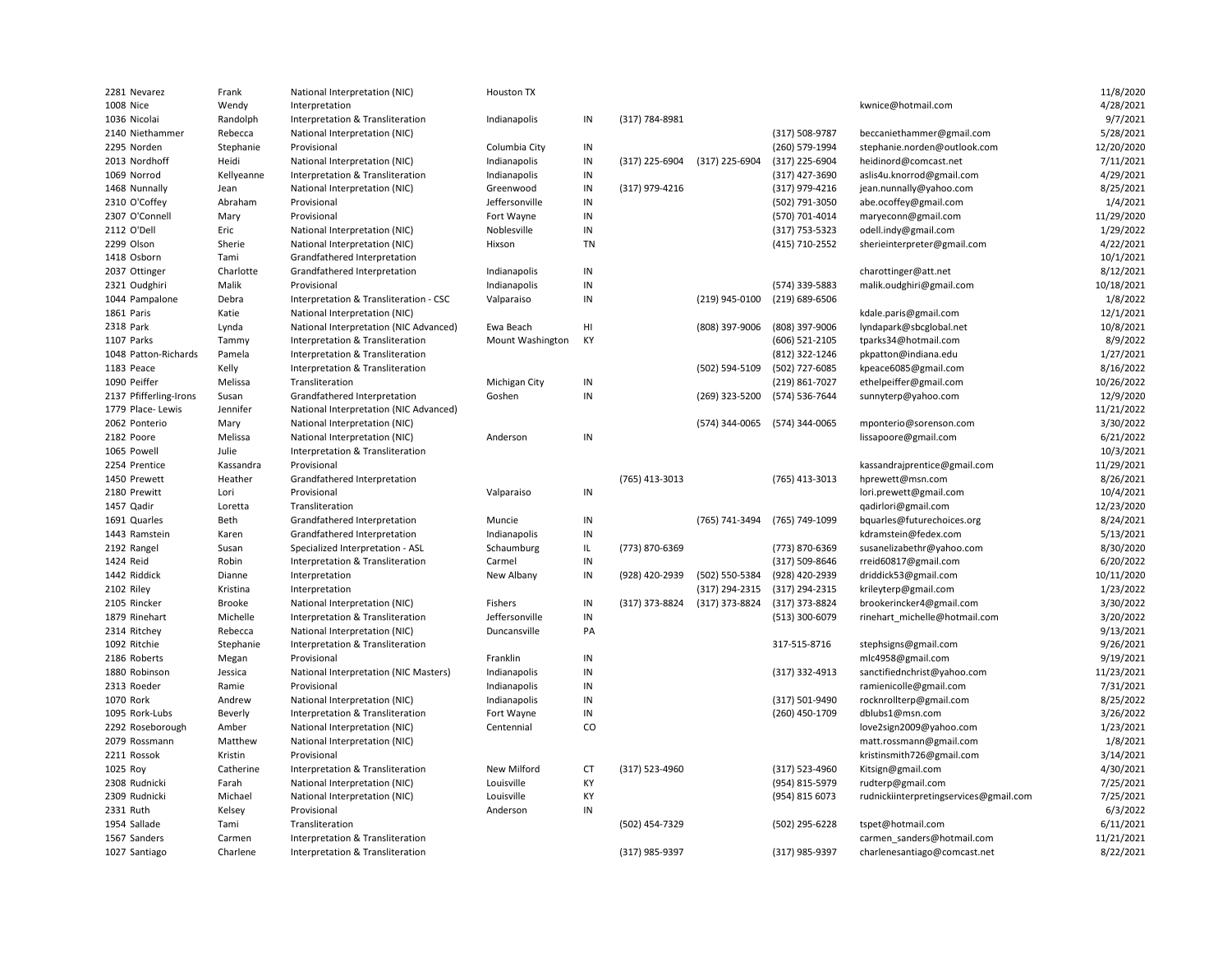| 1075 Saunders       | Delynn        | Specialized Interpretation - ASL       | Tucson          | AZ         | (623) 208-4747     |                | (520) 331-9827     | delynnCDI@gmail.com                         | 10/27/2022 |
|---------------------|---------------|----------------------------------------|-----------------|------------|--------------------|----------------|--------------------|---------------------------------------------|------------|
| 1033 Sceifers       | Jeremy        | National Interpretation (NIC Masters)  | Sellersburg     | IN         |                    |                | (502) 645-5207     | jws314@aol.com                              | 11/14/2020 |
| 1375 Scheele        | Laura         | National Interpretation (NIC Advanced) | Fort Wayne      | IN         |                    |                | (260) 403-2124     | Ischeele18@gmail.com                        | 3/5/2022   |
| 2222 Schilling      | Lauren        | Provisional                            | New Palestine   | IN         |                    |                | (317) 750-7734     | lbsmith@anderson.edu                        | 6/29/2021  |
| 1738 Schwall        | Janet         | Specialized Interpretation - ASL       | Fishers         | IN         | $(317) 565 - 2607$ |                | (317) 308-8390 (t) | janetkie@me.com                             | 1/5/2022   |
| 2060 Schwall Jr     | William       | Specialized Interpretation - ASL       | Fishers         | $\sf IN$   |                    |                | (317) 459-0780     | billyschwall@gmail.com                      | 1/12/2022  |
| 1642 Schweizer      | Sharon        | National Interpretation (NIC)          | Indianapolis    | ${\sf IN}$ |                    |                |                    | magnolia2136@aol.com                        | 2/16/2021  |
| 2148 Scramlin       | Stephanie     | National Interpretation (NIC)          | Cicero          | IN         |                    |                | (317) 869-9875     | stephaniescramlin@gmail.com                 | 6/12/2022  |
| 2343 Sforza         | Stephanie     | Specialized Interpretation - ASL       | Capitol Heights | MD         |                    |                |                    | stephsforza@gmail.com                       | 10/13/2022 |
| 2335 Shanahan       | David         | National Interpretation (NIC)          | Toledo          | OH         |                    |                |                    | shanahan.david.j@gmail.com                  | 7/28/2022  |
| 1023 Shifley        | Mary          | Transliteration                        |                 |            |                    |                |                    |                                             | 8/20/2021  |
| 2213 Shively        | Carly         | Provisional                            |                 |            |                    |                | (317) 469-3629     | carly.atkinson9@gmail.com                   | 3/7/2021   |
| 1105 Silhavy        | Vicky         | Interpretation & Transliteration       | Sheridan        | ${\sf IN}$ | (317) 652-6704     | (317) 652-6704 | (317) 652-6704     | vsilhavy@gmail.com                          | 10/12/2020 |
| 1754 Slabaugh       | Sandy         | National Interpretation (NIC)          | Goshen          | IN         |                    |                | (574) 535-3077     | sfslabaugh@gmail.com                        | 11/16/2021 |
| 1460 Smith          | Rick          | National Interpretation (NIC)          |                 |            | (219) 805-9611     |                | (219) 805-9611     | rickster1020@gmail.com                      | 6/14/2022  |
| 2249 Smith          | William       | Provisional                            | Indianapolis    | ${\sf IN}$ |                    |                |                    |                                             | 4/6/2022   |
| 2003 Snow           | Amanda        | National Interpretation (NIC)          |                 |            |                    |                |                    | amandasnow023@yahoo.com                     | 6/14/2022  |
| 1072 Snyder         | Ellen         | Interpretation & Transliteration       | Fort Wayne      | IN         |                    |                | (260) 704-4913     | snyderellen1@gmail.com                      | 11/28/2021 |
| 1093 Snyder         | Joanne        | Transliteration                        | Merrillville    | IN         | (219) 736-7512     | (219) 736-7512 |                    | joanne.snyder@professional-interpreters.com | 3/20/2022  |
| 1032 Sollman        | Loycene       | Interpretation & Transliteration       | San Diego       | CA         | (812) 589-8162     | (812) 589-8162 |                    | loycenes@yahoo.com                          | 1/20/2021  |
| 1422 Sommer         | Margaret      | Grandfathered Interpretation           | Madison         | $\sf IN$   |                    |                | (812) 701-2047     | mlsommer@live.com                           | 6/1/2022   |
| 1206 Sponseller     | Garthrey      | National Interpretation (NIC)          |                 |            |                    | (260) 441-0551 | (260) 452-9402     | garth.sponseller@gmail.com                  | 12/28/2021 |
| 1690 Stack          | Tracey        | National Interpretation (NIC)          |                 |            |                    |                | (574) 238-1861     | interpretingoptions@gmail.com               | 3/23/2022  |
| 1018 Starkey-Warren | Nita          | Interpretation & Transliteration       |                 |            |                    |                | (765) 206-1392     | inriterps@gmail.com                         | 8/6/2021   |
| 2332 Starr          | Calista       | Provisional                            | Columbia City   | IN         |                    |                | (260) 212-8570     | calistarstarr@gmail.com                     | 11/11/2021 |
| 2257 Stauffer       | Maxwell       | National Interpretation (NIC)          | Louisville      | KY         |                    |                | (620) 386-0245     | staufferinterpreting@gmail.com              | 1/31/2022  |
| 1214 Steinmueller   | Deanna        | Grandfathered Interpretation           | St. John        | $\sf IN$   |                    |                | (219) 384-8137     | dsteinmueller@gmail.com                     | 9/27/2021  |
| 2195 Stir           | Lauren Ashley | National Interpretation (NIC)          |                 |            |                    |                |                    |                                             | 10/7/2020  |
| 1942 Stratton       | Morgan        | National Interpretation (NIC)          | Kendallville    | IN         | (260) 242-4500     |                | (260) 242-4500     | morganstratton37@gmail.com                  | 5/8/2021   |
| 2214 Struwing       | Jennifer      | National Interpretation (NIC)          |                 |            |                    |                |                    |                                             | 5/13/2021  |
| 2245 Stutts         | Krystal       | National Interpreter (NIC)             | Fishers         | IN         | $(317) 537 - 2161$ |                |                    | krystaaal76@msn.com                         | 5/18/2022  |
| 1710 Tabor          | Micheal       | National Interpretation (NIC Advanced) |                 |            |                    |                |                    | mickey.tabor@icloud.com                     | 12/19/2022 |
| 1865 Theodozio      | Suzanne       | National Interpretation (NIC)          | Hobart          | ${\sf IN}$ | (219) 902-6633     | (219) 902-6633 |                    | asl.suzie25@gmail.com                       | 4/21/2022  |
| 2347 Thibodeau      | Regan         | Specialized Interpretation - ASL       | Windham         | ME         |                    |                | (207) 402-2149     | jobs4regan@gmail.com                        | 10/30/2022 |
| 2097 Thompson       | Brianna       | Provisional                            |                 |            |                    |                |                    | bri21nmodica@aol.com                        | 12/17/2020 |
| 2187 Timberlake     | Melissa       | Transliteration                        |                 |            |                    |                |                    |                                             | 7/18/2022  |
| 2334 Tolbert        | Mariah        | Provisional                            | Merrillville    | IN         |                    |                | 708-541-0756       |                                             | 11/26/2021 |
| 1908 Trent          | Stephanie     | Interpretation & Transliteration       | Bloomington     | ${\sf IN}$ | (765) 586-3168     |                | (765) 586-3168     | doctorstephanie245@gmail.com                | 8/28/2022  |
| 1042 Tribby         | Janna         | Interpretation & Transliteration       |                 |            |                    |                |                    | lippiej@hotmail.com                         | 3/26/2022  |
| 2207 Truman         | Amy           | Provisional                            |                 |            |                    |                |                    | truman.amy@gmail.com                        | 8/7/2021   |
| 1940 Van Manen      | Lena          | National Interpretation (NIC Master)   | Indianapolis    | IN         |                    |                | (317) 840-9611     | lenavm@me.com                               | 4/2/2021   |
| 2049 Vargo          | Hilari        | National Interpretation (NIC)          | Indianapolis    | IN         |                    |                |                    | hilariella@hotmail.com                      | 6/18/2022  |
| 1955 Vasquez        | Jesse         | National Interpretation (NIC Advanced) | Goshen          | IN         |                    |                |                    | jvasquez002@gmail.com                       | 6/1/2021   |
| 1017 Voltz          | Lisa          | Interpretation & Transliteration       | Noblesville     | IN         |                    |                | (317) 625-3151     | mobearc@gmail.com                           | 8/3/2021   |
| 2205 Voltz          | Kristina      | Provisional                            | Fortville       | IN         |                    | (317) 748-3997 |                    | kristina.voltz23@gmail.com                  | 1/24/2021  |
| 2274 Walsburger     | Parrish       | Interpretation                         | Advance         | <b>NC</b>  |                    |                |                    |                                             | 10/11/2020 |
| 2246 Walters        | Mondesi       | Provisional                            | Granger         | IN         |                    | (574) 807-7640 |                    | mswalters95@hotmail.com                     | 12/13/2021 |
| 2074 Walton         | Maureen       | National Interpretation (NIC Advanced) |                 |            |                    |                |                    | mrsw101495@hotmail.com                      | 7/23/2022  |
| 1797 Ward           | Danielle      | Interpretation & Transliteration       |                 |            |                    |                | (810) 444-4513     | danielleeward@gmail.com                     | 11/2/2022  |
| 2348 Warnock        | Courtney      | Provisional                            | Indianapolis    | IN         |                    |                |                    |                                             | 10/26/2022 |
| 1087 Warren         | Lisa          | National Interpretation (NIC)          |                 |            |                    |                | (317) 850-6696     | lisawarren@anointedhands.co                 | 2/13/2022  |
| 1951 Waters         | Ashley        | National Interpretation (NIC)          | Franklin        | IN         | (317) 941-3115     | (317) 941-3115 |                    | abwaters74@gmail.com                        | 8/6/2020   |
| 1810 Weaver         | Tracy         | National Interpretation (NIC)          | Granger         | IN         | (574) 674-2777     |                | (574) 298-2475     | tracybill1996@yahoo.com                     | 12/12/2022 |
| 1111 Webb           | Mary          | Interpretation & Transliteration       |                 |            | (317) 498-6954     |                | $(317)$ 498-6951   | maryaslwebb@gmail.com                       | 9/18/2021  |
| 2325 Weld-Dalles    | Dalles        | National Interpretation (NIC Master)   | Fort Wayne      | ${\sf IN}$ |                    |                | (605) 595-5109     | codame1@gmail.com                           | 12/31/2021 |
| 1028 White          | Julie         | Interpretation & Transliteration       | Cambridge City  | $\sf IN$   |                    |                | (765) 730-6303     | Juliewhite1217@gmail.com                    | 8/24/2021  |
|                     |               |                                        |                 |            |                    |                |                    |                                             |            |